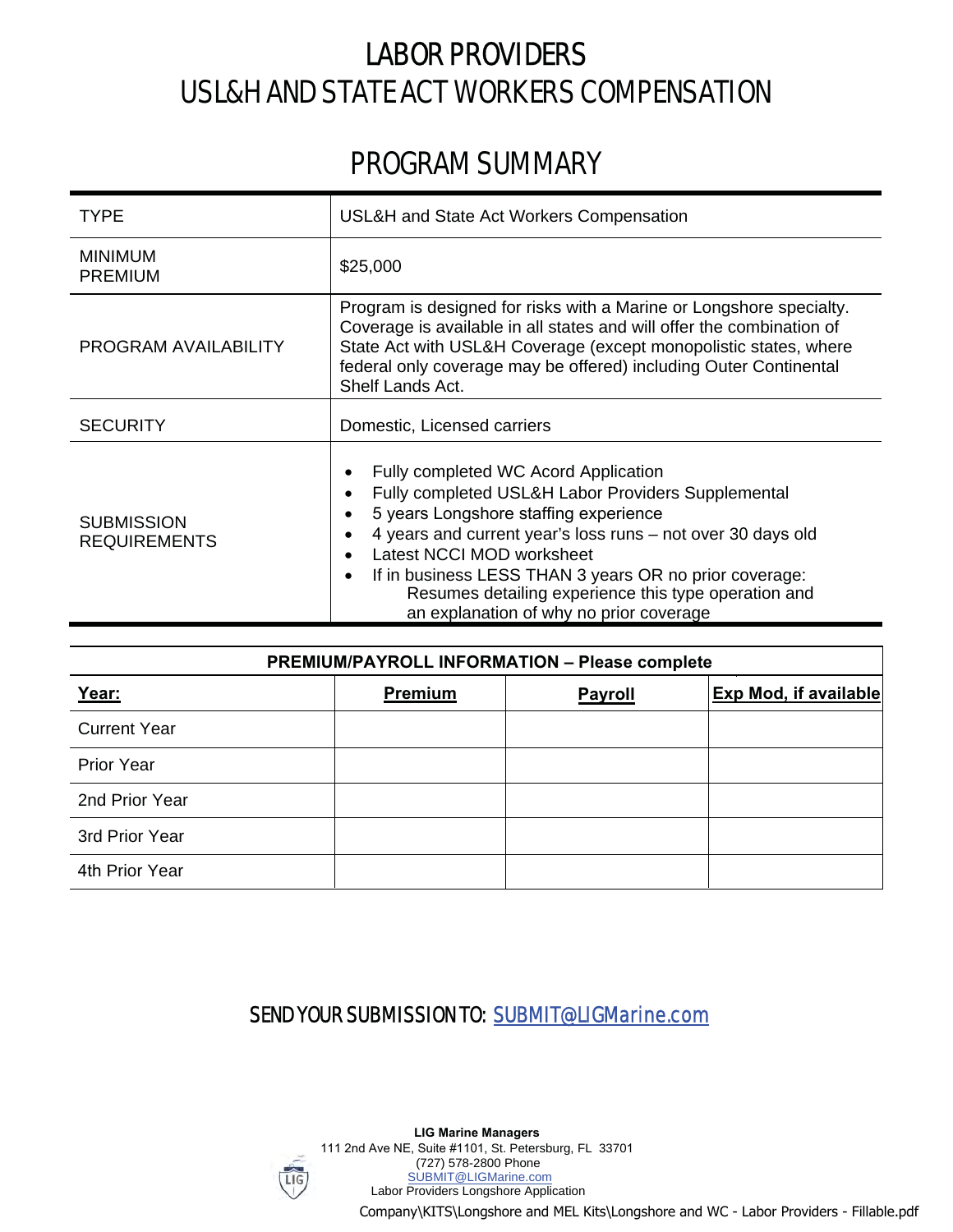### USL&H Workers' Compensation – Labor Providers Supplemental

| APPLICANT INFORMATION                                                           |                                                               |                                                |                                               |                        |                                                      |                                                         |                        |                                                  |                                                      |                                                           |
|---------------------------------------------------------------------------------|---------------------------------------------------------------|------------------------------------------------|-----------------------------------------------|------------------------|------------------------------------------------------|---------------------------------------------------------|------------------------|--------------------------------------------------|------------------------------------------------------|-----------------------------------------------------------|
| 1. Applicant Name:                                                              |                                                               |                                                |                                               |                        |                                                      |                                                         |                        |                                                  |                                                      |                                                           |
|                                                                                 |                                                               |                                                |                                               |                        |                                                      |                                                         |                        |                                                  |                                                      |                                                           |
| <b>GENERAL APPLICANT INFORMATION</b><br>11.<br>Details                          |                                                               |                                                |                                               |                        |                                                      |                                                         |                        |                                                  |                                                      |                                                           |
|                                                                                 |                                                               |                                                | Y                                             |                        |                                                      |                                                         |                        |                                                  |                                                      |                                                           |
|                                                                                 | 1. Do you hire day laborers?<br>Νl                            |                                                |                                               |                        |                                                      |                                                         |                        |                                                  |                                                      |                                                           |
| Y<br>2. Do you employ 100 or more<br>ΝI<br>workers at any single work location? |                                                               |                                                |                                               |                        |                                                      |                                                         |                        |                                                  |                                                      |                                                           |
|                                                                                 | 3. Do you supply laborers to                                  |                                                | Y                                             |                        |                                                      |                                                         |                        |                                                  |                                                      |                                                           |
|                                                                                 | contractors in California?                                    | <b>III.</b> CLIENT INFORMATION                 | $N\Gamma$                                     |                        |                                                      |                                                         |                        |                                                  |                                                      |                                                           |
|                                                                                 |                                                               | Summary of States, Workplaces and Class Codes: |                                               |                        |                                                      |                                                         |                        |                                                  |                                                      |                                                           |
| State(s)                                                                        | # of<br>Clients                                               | # Clients<br>added in<br>last 18<br>months     | # Clients<br>canceled<br>in last 18<br>months | # of Work<br>Locations | # Work<br>Locations<br>added in<br>last 18<br>months | # Work<br>Locations<br>canceled<br>in last 18<br>months | # of<br>Class<br>Codes | # Class<br>Codes<br>added in<br>last18<br>months | # Class<br>Codes<br>canceled<br>in 18 last<br>months | Estimated<br>Payroll<br>Exposure<br>for next<br>12 Months |
|                                                                                 |                                                               |                                                |                                               |                        |                                                      |                                                         |                        |                                                  |                                                      |                                                           |
|                                                                                 |                                                               |                                                |                                               |                        |                                                      |                                                         |                        |                                                  |                                                      |                                                           |
|                                                                                 |                                                               |                                                |                                               |                        |                                                      |                                                         |                        |                                                  |                                                      |                                                           |
|                                                                                 |                                                               |                                                |                                               |                        |                                                      |                                                         |                        |                                                  |                                                      |                                                           |
|                                                                                 |                                                               |                                                |                                               |                        |                                                      |                                                         |                        |                                                  |                                                      |                                                           |
| IV.                                                                             |                                                               | <b>EMPLOYEE SCREENING</b>                      |                                               |                        |                                                      |                                                         |                        |                                                  |                                                      |                                                           |
|                                                                                 | Does your New Hire program<br>include the following:          |                                                |                                               |                        |                                                      |                                                         | Details                |                                                  |                                                      |                                                           |
|                                                                                 |                                                               | 1. Formal written job application?             | Y                                             |                        |                                                      |                                                         |                        |                                                  |                                                      |                                                           |
|                                                                                 | 2. Reference checks?                                          |                                                | N<br>YĪ                                       |                        |                                                      |                                                         |                        |                                                  |                                                      |                                                           |
|                                                                                 |                                                               |                                                | N                                             |                        |                                                      |                                                         |                        |                                                  |                                                      |                                                           |
| Y<br>3. Motor Vehicle checks on drivers?<br>NI.                                 |                                                               |                                                |                                               |                        |                                                      |                                                         |                        |                                                  |                                                      |                                                           |
|                                                                                 | 4. Job experience & placement                                 |                                                | Y                                             |                        |                                                      |                                                         |                        |                                                  |                                                      |                                                           |
| certification requirements?<br>N                                                |                                                               |                                                |                                               |                        |                                                      |                                                         |                        |                                                  |                                                      |                                                           |
| Y<br>5. Pre-employment physicals?<br>N                                          |                                                               |                                                |                                               |                        |                                                      |                                                         |                        |                                                  |                                                      |                                                           |
| 6. Drug testing?<br>YΓ<br>N                                                     |                                                               |                                                |                                               |                        |                                                      |                                                         |                        |                                                  |                                                      |                                                           |
|                                                                                 | Y<br>7. Base line audiogram testing at hire                   |                                                |                                               |                        |                                                      |                                                         |                        |                                                  |                                                      |                                                           |
|                                                                                 | N<br>(as work tasks demand)?<br>8. Probationary period?<br>YΓ |                                                |                                               |                        |                                                      |                                                         |                        |                                                  |                                                      |                                                           |
| ΝI                                                                              |                                                               |                                                |                                               |                        |                                                      |                                                         |                        |                                                  |                                                      |                                                           |

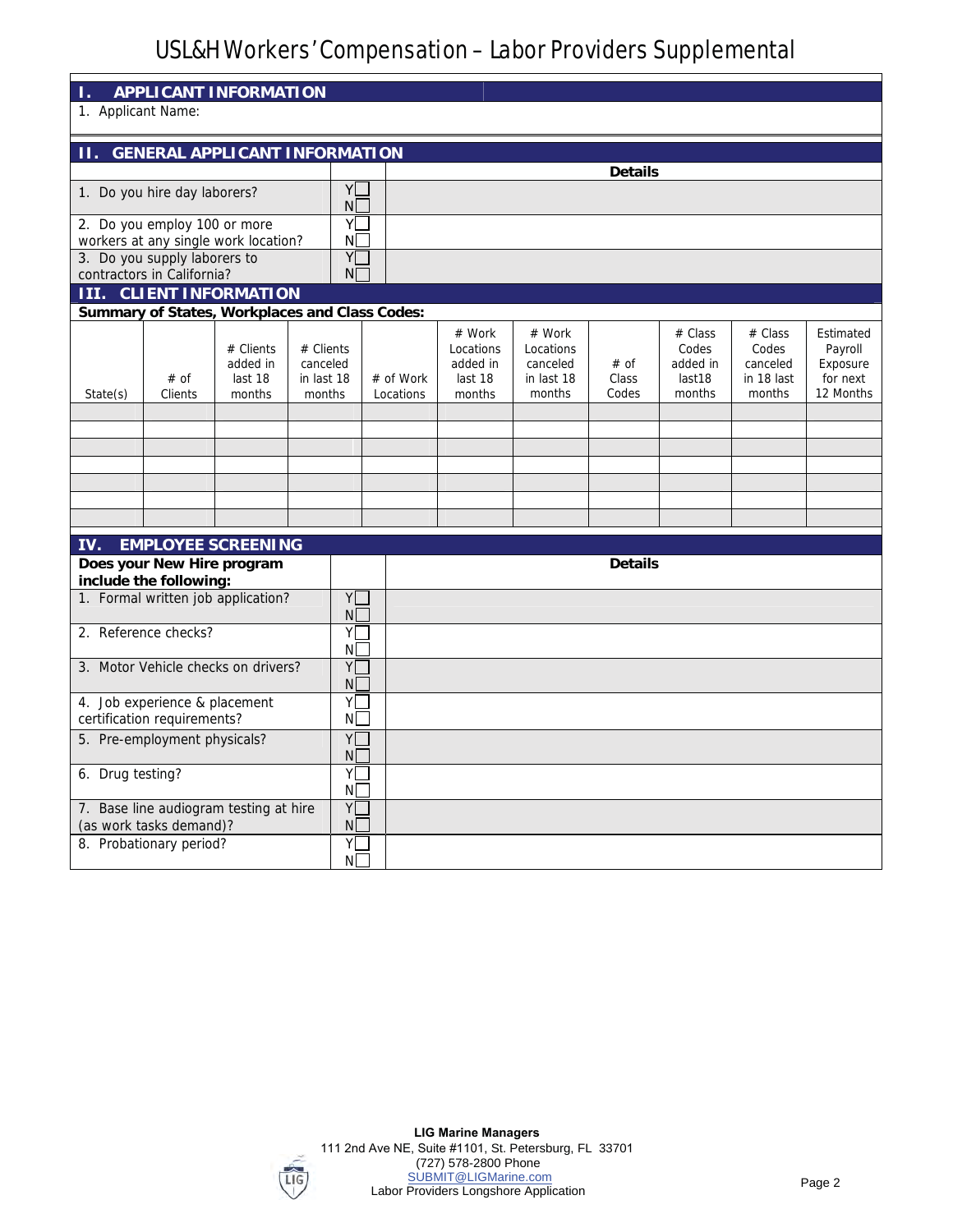| V. EMPLOYEE BENEFITS                      |                |                    |               |         |
|-------------------------------------------|----------------|--------------------|---------------|---------|
| Does your Employee Benefits               |                | Waiting Period for | % of Employee |         |
| program include the following?            |                | Eligibility        | Selection     | Details |
|                                           | Y              |                    |               |         |
| 1. Long-Term Disability?                  | $N_{-}$        |                    |               |         |
|                                           | YΓ             |                    |               |         |
| 2. Short-Term Disability?                 |                |                    |               |         |
|                                           | N[             |                    |               |         |
| 3. Life Insurance?                        | Υ[             |                    |               |         |
|                                           | N <sub>[</sub> |                    |               |         |
| 4. Pension Plan / 401K?                   | Y[             |                    |               |         |
|                                           | N[             |                    |               |         |
| 5. Paid Vacation Days?                    | Y              |                    |               |         |
|                                           | NL             |                    |               |         |
| 6. Paid Sick Days?                        | YL             |                    |               |         |
|                                           | N              |                    |               |         |
| VI. SAFETY MANAGEMENT BY APPLICANT        |                |                    |               |         |
| Does your Safety program include          |                |                    | Details       |         |
| the following:                            |                |                    |               |         |
| 1. Full time safety director?             | Y              |                    |               |         |
|                                           | N <sub>L</sub> |                    |               |         |
| 2. Safety committee?                      | YΓ             |                    |               |         |
|                                           | NΓ             |                    |               |         |
| 3. Accident investigation?                | YΓ             |                    |               |         |
|                                           | N[             |                    |               |         |
| 4. Employer provided safety               | YΓ             |                    |               |         |
| equipment?                                | N <sub>2</sub> |                    |               |         |
| 5. Employee training for lifting,         | Y              |                    |               |         |
| ergonomics, universal precautions?        | NΓ             |                    |               |         |
|                                           | YI             |                    |               |         |
| 6. Employee safety meetings?              | N <sub>[</sub> |                    |               |         |
|                                           | Y              |                    |               |         |
| 7. Light duty / early return to work?     | NΓ             |                    |               |         |
|                                           |                |                    |               |         |
| VII. CLIENT SCREENING                     |                |                    |               |         |
|                                           |                |                    | Details       |         |
| 1. Do you have established criteria for   | YO             |                    |               |         |
| new client selection? (Details            | N              |                    |               |         |
| required).                                |                |                    |               |         |
| 2. Do you complete job hazard             | YL.            |                    |               |         |
| assessments for all new clients?          | N              |                    |               |         |
| 3. Do you eliminate clients for poor      | YL.            |                    |               |         |
| safety practices and/or loss experience?  | N[             |                    |               |         |
| 4. Do you review the client's new         | Y              |                    |               |         |
| worker orientation procedure?             | ΝD             |                    |               |         |
| 5. Do you review client's response        | Y              |                    |               |         |
| procedures for emergency or               | N              |                    |               |         |
| accidents?                                |                |                    |               |         |
| 6. Do you inspect worksites for safety    | Y              |                    |               |         |
| "prior" to employee placement?            | ΝD             |                    |               |         |
| 7. Do you or client provide employees     | Y              |                    |               |         |
| with description of job assignments?      | N <sub>[</sub> |                    |               |         |
| 8. Does client provide safety training in | Y              |                    |               |         |
| equipment operation and maintenance?      | N[             |                    |               |         |
|                                           |                |                    |               |         |